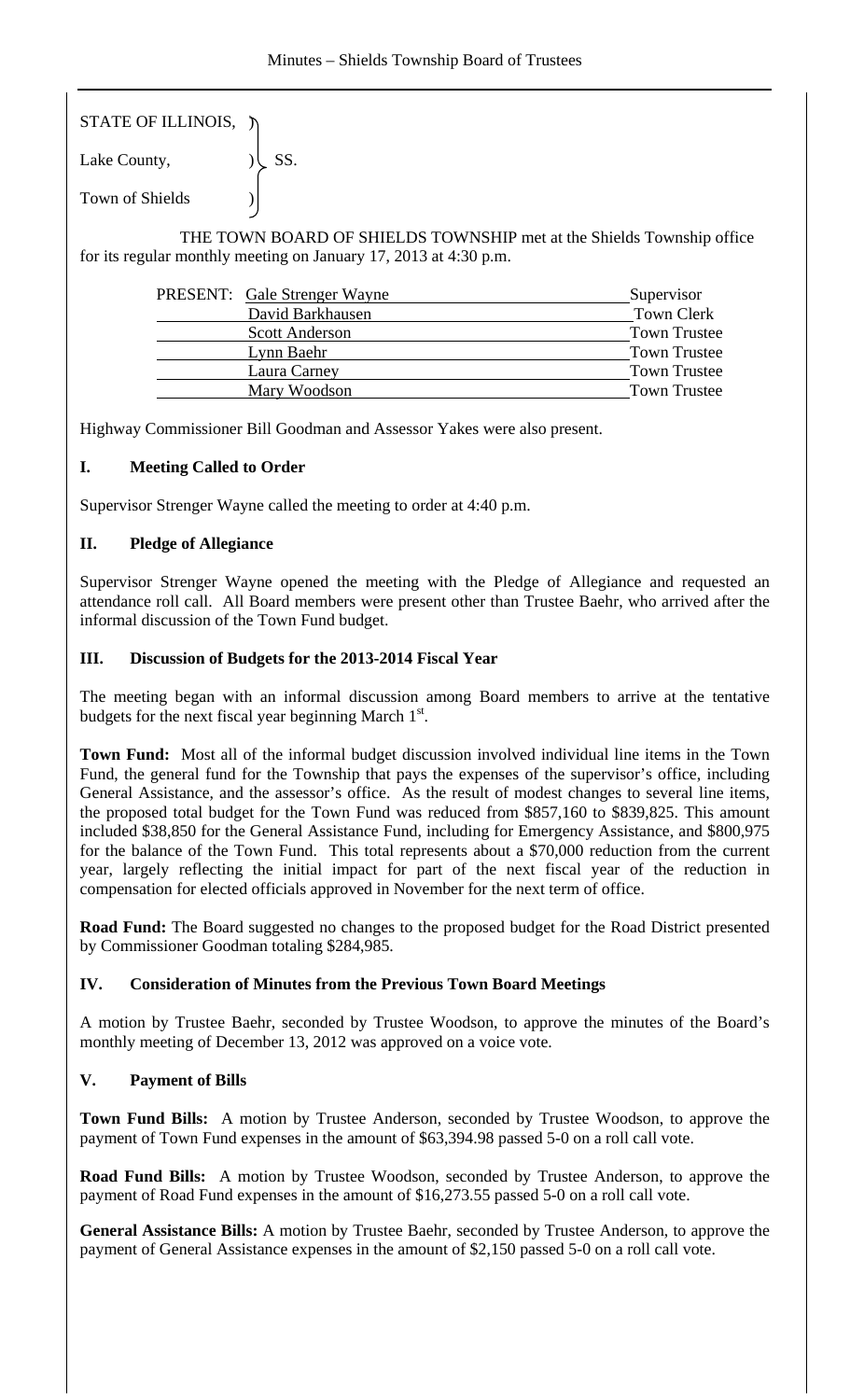### **VI. Public Comment**

Rick Egan of Knollwood questioned the forgiveness of the loan from the Town Fund to the Road Fund. He claimed that the Road District had not gone after grant money from the State that he said was available and mentioned that Antioch Township had received over \$100,000. Trustee Carney said that local residents complain about the condition of roads and that the Road District does not have enough money to resurface and rebuild roads and take care of drainage improvements as it is and would be in even more of a fiscal bind if forced to repay the loan. She said that she found it ironic that Mr. Egan would complain about the condition of the roads while advocating that the limited resources used to maintain them should be used to repay the loan. Mr. Egan said about \$1.5 million in grant money went to Lake County townships other than Shields.

#### **VII. Old Business**

#### **a. RibFest Check Presentation by Baytree Bank**

Supervisor Strenger Wayne welcomed representatives of Baytree Bank to present a "People's Choice" award for the Lake Bluff RibFest. Baytree donated \$1,000 and food for the RibFest. \$3,500 was raised from the People's Choice Award (in which patrons paid \$1 to cast a vote for the favorite ribs recipe) to the Shields Township Food Pantry. Supervisor Strenger Wayne mentioned that every dollar raised or contributed buys 9 pounds of food through the Northern Illinois Food Bank. Emily Tanner presented some information about Baytree Bank and its services. Cindy Avis spoke about the Bank's sponsorship of RibFest and noted that they have also been involved with the Lake Bluff PTO PumpkinFest and Knollwood Days.

#### **b. Discussion and Vote on Forgiveness of \$105,000 Town Fund Loan to Road Fund**

Trustee Anderson said the cash-strapped nature of the Road District will mean that the ability of the Road District to repay the loan to the Town Fund will not increase in the future. Trustee Woodson said she agreed with Trustee Carney's earlier comments about the Town Fund loan to the Road District. Trustee Baehr said she also agreed. Supervisor Strenger Wayne said she was disappointed that the Road District had not even made an interest payment on the loan and that she had misgivings about the business aspects of this loan. With a year-end cash balance of \$273,000, she said there is an adequate balance at least to begin to repay the loan. Trustee Baehr said the new Board taking office in May should not still have to deal with the outstanding loan and suggested that having to repay the loan would lead to an inability to fill potholes. Supervisor Strenger Wayne said she had brought in \$50,000 in grant money and that the Road District surplus in prior years has been twice the amount that loan principal repayments would have been. After limited further discussion, Trustee Baehr moved to forgive the balance of the loan, which motion was seconded by Trustee Anderson and approved on a 4- 1 roll call vote with Supervisor Strenger Wayne voting no.

#### **VIII. New Business**

#### **a. Discussion and Adoption of Tentative Budgets for Fiscal Year 2013-2014**

**Town Fund:** Pursuant to the informal budget discussions that had taken place earlier in the meeting, approval of a tentative budget for the Town Fund, not including the General Assistance Fund, of \$800,975 was moved by Trustee Carney, seconded by Trustee Woodson, and approved 5-0 on a roll call vote.

**Road Fund:** Approval of a tentative budget of \$284,985 for the Road Fund was moved by Trustee Anderson, seconded by Trustee Baehr, and passed 5-0 on a roll call vote.

**General Assistance Fund:** Approval of a tentative budget of \$38,850 for the General Assistance Fund was moved by Trustee Woodson, seconded by Trustee Anderson, and approved 5-0 on a roll call vote.

#### **b. Vote on Setting the Date for the Public Hearing and Adoption of Final Budgets for Fiscal Year 2013-2014**

The date and time for the public hearing on, and adoption of, the Township budgets for the coming fiscal year was set for the Board's next regular monthly meeting on February  $21<sup>st</sup>$  on a motion by Trustee Anderson, seconded by Trustee Woodson, and approved on a voice vote.